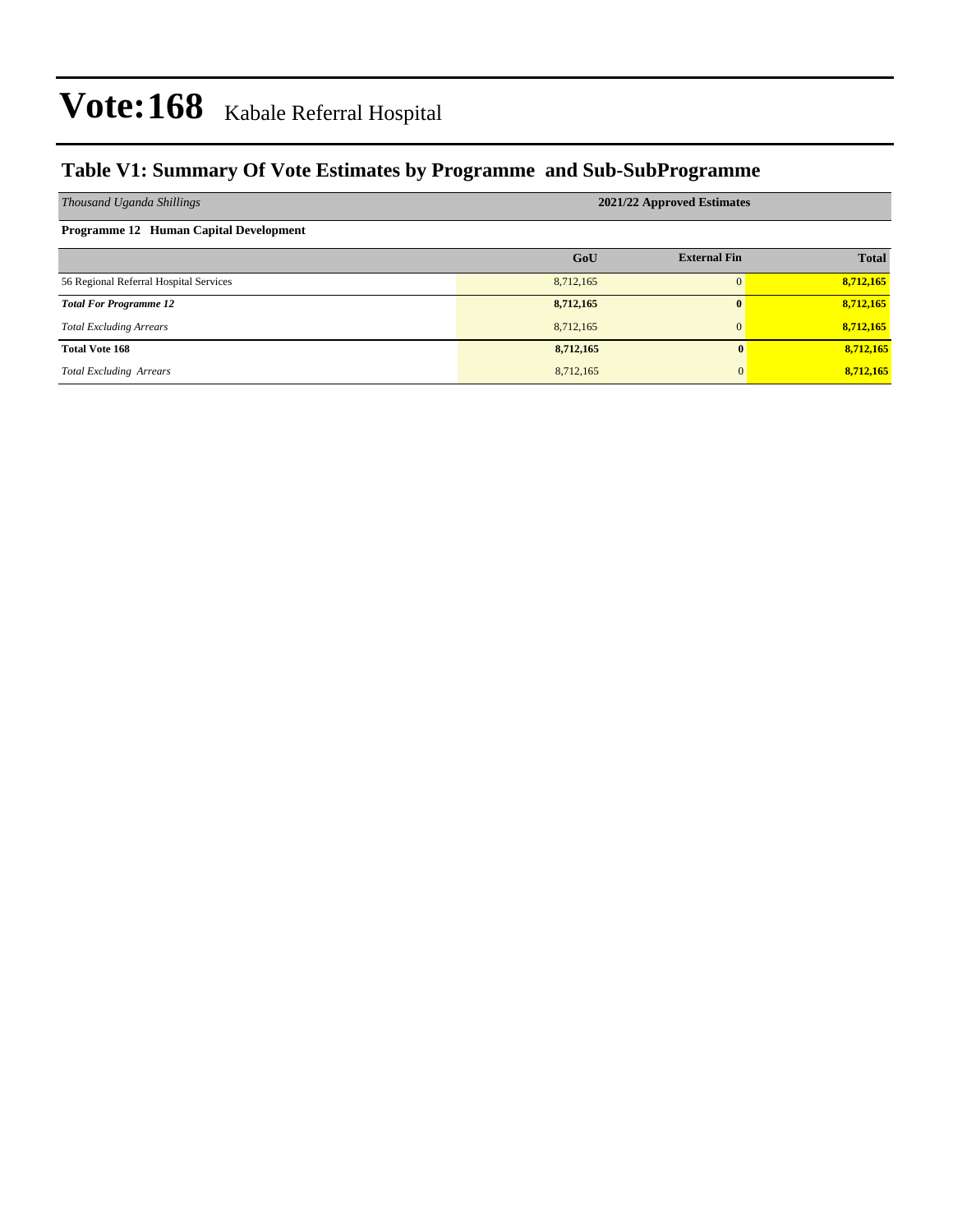### **Table V2: Summary Of Vote Estimates by Sub-SubProgramme,Department and Project**

| Thousand Uganda Shillings                                                 |                  | 2020/21 Approved Budget |                  |              |              | 2021/22 Approved Estimates    |              |  |
|---------------------------------------------------------------------------|------------------|-------------------------|------------------|--------------|--------------|-------------------------------|--------------|--|
| <b>Sub-SubProgramme 56 Regional Referral Hospital Services</b>            |                  |                         |                  |              |              |                               |              |  |
| <b>Recurrent Budget Estimates</b>                                         | Wage             | <b>Non-Wage</b>         | <b>AIA</b>       | <b>Total</b> | <b>Wage</b>  | <b>Non-Wage</b>               | <b>Total</b> |  |
| 01 Kabale Referral Hospital Services                                      | 4,160,122        | 2,325,668               | $\boldsymbol{0}$ | 6,485,790    | 4,226,715    | 2,092,530                     | 6,319,245    |  |
| 02 Kabale Referral Hospital Internal Audit                                | $\mathbf{0}$     | 11,000                  | $\mathbf{0}$     | 11,000       | $\mathbf{0}$ | 11,000                        | 11,000       |  |
| 03 Kabale Regional Maintenance Workshop                                   | $\overline{0}$   | 311,102                 | $\mathbf{0}$     | 311,102      | $\mathbf{0}$ | 301,920                       | 301,920      |  |
| <b>Total Recurrent Budget Estimates for Sub-</b><br><b>SubProgramme</b>   | 4,160,122        | 2,647,770               | $\bf{0}$         | 6,807,892    | 4,226,715    | 2,405,450                     | 6,632,165    |  |
| <b>Development Budget Estimates</b>                                       | <b>GoU Dev't</b> | <b>External Fin</b>     | <b>AIA</b>       | <b>Total</b> |              | <b>GoU Dev't External Fin</b> | <b>Total</b> |  |
| 1004 Kabale Regional Hospital Rehabilitaion                               | 1,700,000        | $\mathbf{0}$            | $\mathbf{0}$     | 1,700,000    | 1,880,000    | $\overline{0}$                | 1,880,000    |  |
| 1582 Retooling of Kabale Regional Referral Hospital                       | 200,000          | $\mathbf{0}$            | $\mathbf{0}$     | 200,000      | 200,000      | $\mathbf{0}$                  | 200,000      |  |
| <b>Total Development Budget Estimates for Sub-</b><br><b>SubProgramme</b> | 1,900,000        | $\bf{0}$                | 0                | 1,900,000    | 2,080,000    | $\bf{0}$                      | 2,080,000    |  |
|                                                                           | GoU              | <b>External Fin</b>     | <b>AIA</b>       | <b>Total</b> | GoU          | <b>External Fin</b>           | <b>Total</b> |  |
| <b>Total For Sub-SubProgramme 56</b>                                      | 8,707,892        | $\bf{0}$                | $\bf{0}$         | 8,707,892    | 8,712,165    | $\bf{0}$                      | 8,712,165    |  |
| <b>Total Excluding Arrears</b>                                            | 8,651,461        | $\mathbf{0}$            | $\mathbf{0}$     | 8,651,461    | 8,712,165    | $\mathbf{0}$                  | 8,712,165    |  |
| <b>Total Vote 168</b>                                                     | 8,707,892        | $\bf{0}$                | $\bf{0}$         | 8,707,892    | 8,712,165    | $\bf{0}$                      | 8,712,165    |  |
| <b>Total Excluding Arrears</b>                                            | 8,651,461        | $\mathbf{0}$            | $\overline{0}$   | 8,651,461    | 8,712,165    | $\overline{0}$                | 8,712,165    |  |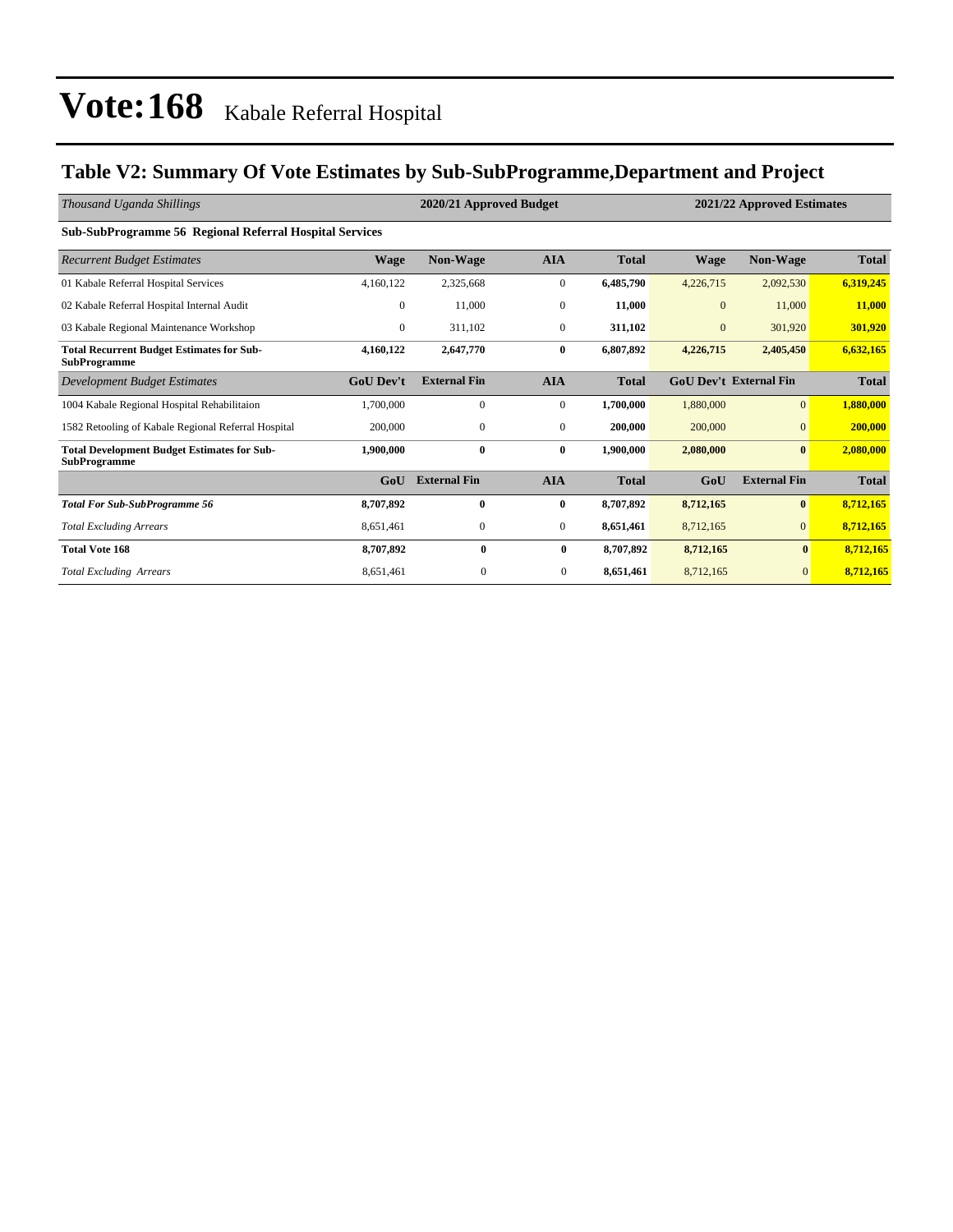### **Table V3: Summary Vote Estimates by Item**

| Thousand Uganda Shillings                                   |           | 2020/21 Approved Budget<br>2021/22 Approved Estimates |                  |              |                  |                     |              |
|-------------------------------------------------------------|-----------|-------------------------------------------------------|------------------|--------------|------------------|---------------------|--------------|
|                                                             | GoU       | External Fin                                          | AIA              | <b>Total</b> | GoU              | <b>External Fin</b> | <b>Total</b> |
| <b>Employees, Goods and Services (Outputs Provided)</b>     | 6,771,461 | 0                                                     | $\bf{0}$         | 6,771,461    | 6,632,165        | $\bf{0}$            | 6,632,165    |
| 211101 General Staff Salaries                               | 4,160,122 | $\bf{0}$                                              | $\bf{0}$         | 4,160,122    | 4,226,715        | $\bf{0}$            | 4,226,715    |
| 211103 Allowances (Inc. Casuals, Temporary)                 | 360,049   | $\bf{0}$                                              | $\bf{0}$         | 360,049      | 363,821          | $\bf{0}$            | 363,821      |
| 212101 Social Security Contributions                        | 8,848     | $\bf{0}$                                              | $\bf{0}$         | 8,848        | 8,968            | $\bf{0}$            | 8,968        |
| 212102 Pension for General Civil Service                    | 440,002   | $\bf{0}$                                              | $\bf{0}$         | 440,002      | 440,137          | $\bf{0}$            | 440,137      |
| 213001 Medical expenses (To employees)                      | 6,000     | $\bf{0}$                                              | $\bf{0}$         | 6,000        | 6,000            | $\bf{0}$            | 6,000        |
| 213002 Incapacity, death benefits and funeral expenses      | 4,000     | 0                                                     | 0                | 4,000        | 4,000            | $\bf{0}$            | 4,000        |
| 213004 Gratuity Expenses                                    | 246,024   | $\bf{0}$                                              | $\bf{0}$         | 246,024      | 60,000           | $\bf{0}$            | 60,000       |
| 221001 Advertising and Public Relations                     | 1,600     | $\bf{0}$                                              | $\bf{0}$         | 1,600        | 5,600            | $\bf{0}$            | 5,600        |
| 221002 Workshops and Seminars                               | 29,458    | $\bf{0}$                                              | $\bf{0}$         | 29,458       | 37,924           | $\bf{0}$            | 37,924       |
| 221003 Staff Training                                       | 32,000    | $\bf{0}$                                              | $\bf{0}$         | 32,000       | 12,000           | $\bf{0}$            | 12,000       |
| 221007 Books, Periodicals & Newspapers                      | 6,300     | 0                                                     | $\bf{0}$         | 6,300        | 6,300            | $\bf{0}$            | 6,300        |
| 221008 Computer supplies and Information Technology<br>(TT) | 7,200     | $\bf{0}$                                              | $\bf{0}$         | 7,200        | 7,200            | $\bf{0}$            | 7,200        |
| 221009 Welfare and Entertainment                            | 74,000    | $\bf{0}$                                              | $\bf{0}$         | 74,000       | 42,000           | $\bf{0}$            | 42,000       |
| 221010 Special Meals and Drinks                             | 82,100    | $\bf{0}$                                              | 0                | 82,100       | 83,100           | $\bf{0}$            | 83,100       |
| 221011 Printing, Stationery, Photocopying and Binding       | 37,530    | $\bf{0}$                                              | $\bf{0}$         | 37,530       | 37,530           | $\bf{0}$            | 37,530       |
| 221012 Small Office Equipment                               | 9,000     | $\bf{0}$                                              | $\bf{0}$         | 9,000        | 7,000            | $\bf{0}$            | 7,000        |
| 221016 IFMS Recurrent costs                                 | 7,000     | $\bf{0}$                                              | $\bf{0}$         | 7,000        | 10,000           | $\bf{0}$            | 10,000       |
| 221020 IPPS Recurrent Costs                                 | 6,000     | $\bf{0}$                                              | $\bf{0}$         | 6,000        | 6,000            | $\bf{0}$            | 6,000        |
| 222001 Telecommunications                                   | 11,220    | 0                                                     | 0                | 11,220       | 11,100           | $\bf{0}$            | 11,100       |
| 222002 Postage and Courier                                  | 1,000     | 0                                                     | $\bf{0}$         | 1,000        | 1,000            | $\bf{0}$            | 1,000        |
| 222003 Information and communications technology<br>(ICT)   | 6,000     | $\bf{0}$                                              | 0                | 6,000        | 6,000            | $\bf{0}$            | 6,000        |
| 223001 Property Expenses                                    | 5,000     | $\bf{0}$                                              | $\bf{0}$         | 5,000        | 5,000            | $\bf{0}$            | 5,000        |
| 223004 Guard and Security services                          | 10,800    | 0                                                     | $\bf{0}$         | 10,800       | 10,800           | $\bf{0}$            | 10,800       |
| 223005 Electricity                                          | 185,000   | $\bf{0}$                                              | $\bf{0}$         | 185,000      | 215,000          | $\bf{0}$            | 215,000      |
| 223006 Water                                                | 220,323   | $\bf{0}$                                              | $\bf{0}$         | 220,323      | 141,500          | $\bf{0}$            | 141,500      |
| 223007 Other Utilities- (fuel, gas, firewood, charcoal)     | 2,000     | $\bf{0}$                                              | $\bf{0}$         | 2,000        | 2,000            | $\bf{0}$            | 2,000        |
| 224001 Medical Supplies                                     | 88,000    | $\bf{0}$                                              | 0                | 88,000       | 106,000          | $\bf{0}$            | 106,000      |
| 224004 Cleaning and Sanitation                              | 110,700   | $\bf{0}$                                              | $\bf{0}$         | 110,700      | 135,200          | $\bf{0}$            | 135,200      |
| 224005 Uniforms, Beddings and Protective Gear               | 18,500    | $\bf{0}$                                              | 0                | 18,500       | 18,500           | $\bf{0}$            | 18,500       |
| 225001 Consultancy Services- Short term                     | 23,000    | $\bf{0}$                                              | $\boldsymbol{0}$ | 23,000       | 3,000            | $\bf{0}$            | 3,000        |
| 227001 Travel inland                                        | 92,796    | $\bf{0}$                                              | $\bf{0}$         | 92,796       | 101,798          | $\bf{0}$            | 101,798      |
| 227002 Travel abroad                                        | 10,000    | $\bf{0}$                                              | $\bf{0}$         | 10,000       | $\boldsymbol{0}$ | $\bf{0}$            | $\bf{0}$     |
| 227004 Fuel, Lubricants and Oils                            | 140,150   | 0                                                     | $\bf{0}$         | 140,150      | 180,149          | $\bf{0}$            | 180,149      |
| 228001 Maintenance - Civil                                  | 49,000    | $\bf{0}$                                              | 0                | 49,000       | 56,000           | $\bf{0}$            | 56,000       |
| 228002 Maintenance - Vehicles                               | 35,741    | $\bf{0}$                                              | $\boldsymbol{0}$ | 35,741       | 70,000           | $\bf{0}$            | 70,000       |
| 228003 Maintenance – Machinery, Equipment $\&$<br>Furniture | 241,000   | $\bf{0}$                                              | $\bf{0}$         | 241,000      | 200,823          | $\bf{0}$            | 200,823      |
| 228004 Maintenance - Other                                  | 4,000     | $\bf{0}$                                              | $\bf{0}$         | 4,000        | 4,000            | $\bf{0}$            | 4,000        |
| <b>Investment</b> (Capital Purchases)                       | 1,880,000 | $\pmb{0}$                                             | $\boldsymbol{0}$ | 1,880,000    | 2,080,000        | $\bf{0}$            | 2,080,000    |
| 312102 Residential Buildings                                | 1,700,000 | $\pmb{0}$                                             | $\bf{0}$         | 1,700,000    | 1,880,000        | $\bf{0}$            | 1,880,000    |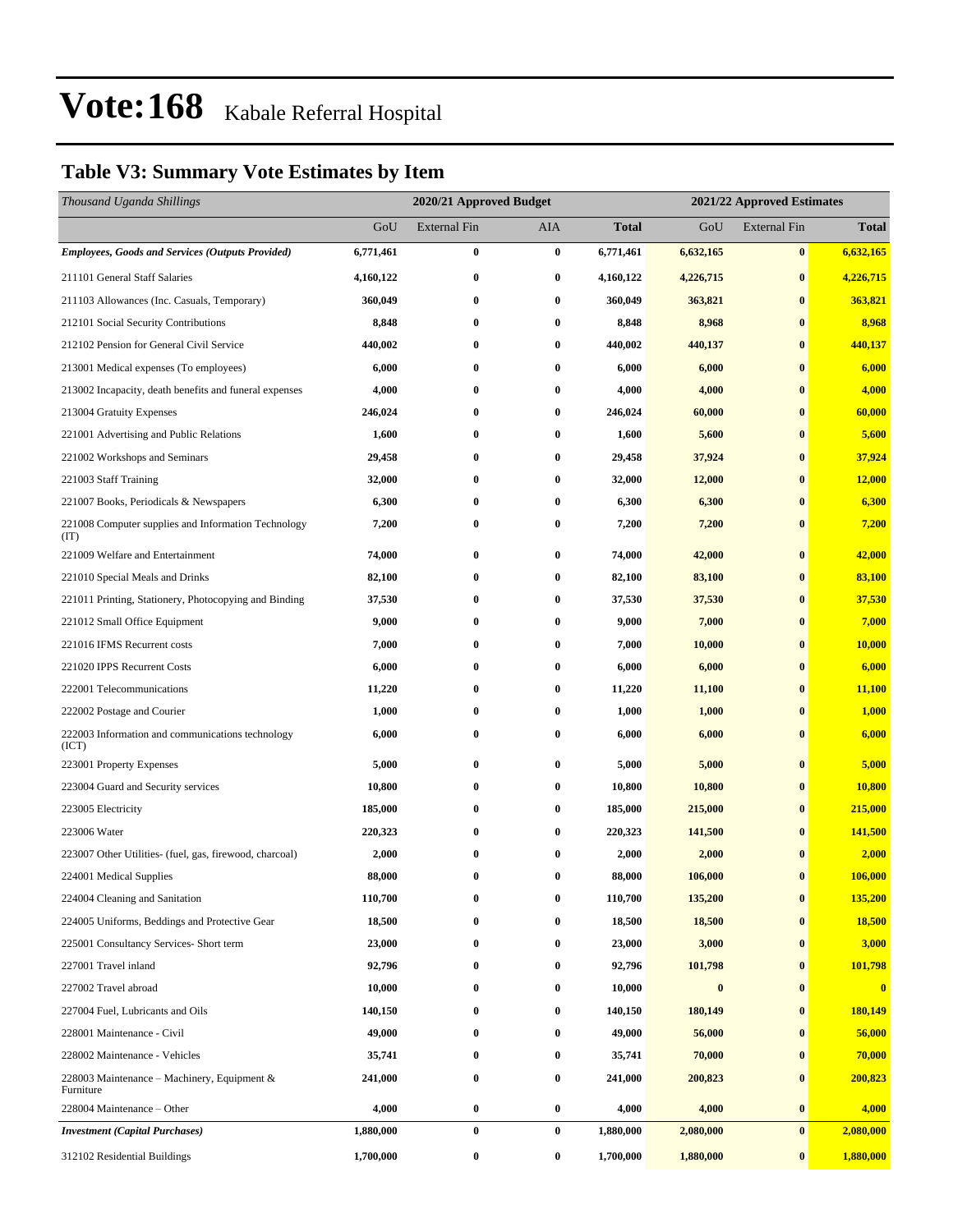| 312203 Furniture & Fixtures      | 20,000    | $\bf{0}$ | $\bf{0}$     | 20.000    | 50,000    | $\mathbf{0}$ | 50,000       |
|----------------------------------|-----------|----------|--------------|-----------|-----------|--------------|--------------|
| 312211 Office Equipment          | 30,000    | $\bf{0}$ | $\mathbf{0}$ | 30,000    | 30,000    | $\mathbf{0}$ | 30,000       |
| 312212 Medical Equipment         | 80,000    | $\bf{0}$ | $\mathbf{0}$ | 80,000    | 100,000   | $\bf{0}$     | 100,000      |
| 312213 ICT Equipment             | 50,000    | $\bf{0}$ | $\bf{0}$     | 50.000    | 20,000    | $\bf{0}$     | 20,000       |
| <b>Arrears</b>                   | 56,431    | $\bf{0}$ | $\bf{0}$     | 56,431    | $\bf{0}$  | $\mathbf{0}$ | $\mathbf{0}$ |
|                                  |           |          |              |           |           |              |              |
| 321612 Water arrears (Budgeting) | 56,431    | $\bf{0}$ | $\bf{0}$     | 56,431    | $\bf{0}$  | $\mathbf{0}$ | $\mathbf{0}$ |
| <b>Grand Total Vote 168</b>      | 8,707,892 | $\bf{0}$ | $\bf{0}$     | 8,707,892 | 8,712,165 | $\bf{0}$     | 8,712,165    |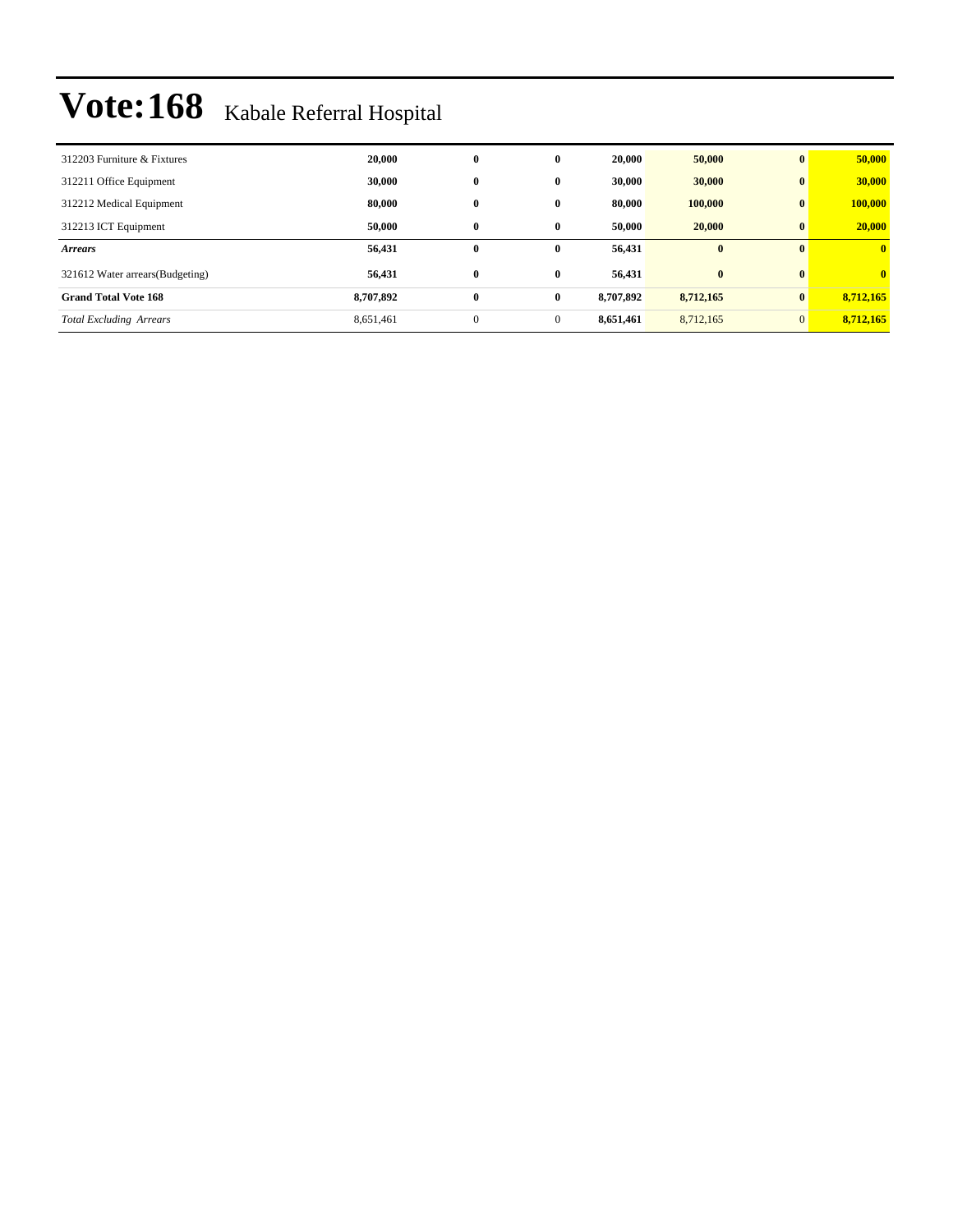### **Table V4: Detailed Estimates by Sub-SubProgramme, Department,Project and Budget Output and Item**

#### *Sub-SubProgrammme 56 Regional Referral Hospital Services*

*Recurrent Budget Estimates*

#### **Department 01 Kabale Referral Hospital Services**

| Thousand Uganda Shillings                                |                  | 2020/21 Approved Budget |                  |              | 2021/22 Approved Estimates |              |               |  |
|----------------------------------------------------------|------------------|-------------------------|------------------|--------------|----------------------------|--------------|---------------|--|
| <b>Outputs Provided</b>                                  | Wage             | Non Wage                | AIA              | <b>Total</b> | Wage                       | Non Wage     | <b>Total</b>  |  |
| <b>Budget Output 085601 Inpatient services</b>           |                  |                         |                  |              |                            |              |               |  |
| 211101 General Staff Salaries                            | 4,160,122        | $\boldsymbol{0}$        | $\overline{0}$   | 4,160,122    | 4,226,715                  | $\mathbf{0}$ | 4,226,715     |  |
| 211103 Allowances (Inc. Casuals, Temporary)              | $\mathbf{0}$     | 38,000                  | $\mathbf{0}$     | 38,000       | $\mathbf{0}$               | 60,000       | 60,000        |  |
| 212102 Pension for General Civil Service                 | $\boldsymbol{0}$ | 440,002                 | $\mathbf{0}$     | 440,002      | $\mathbf{0}$               | 440,137      | 440,137       |  |
| 213001 Medical expenses (To employees)                   | $\boldsymbol{0}$ | 2,000                   | $\mathbf{0}$     | 2,000        | $\mathbf{0}$               | 2,000        | 2,000         |  |
| 213004 Gratuity Expenses                                 | $\boldsymbol{0}$ | 246,024                 | $\mathbf{0}$     | 246,024      | $\mathbf{0}$               | 60,000       | 60,000        |  |
| 221002 Workshops and Seminars                            | $\boldsymbol{0}$ | 4,000                   | $\overline{0}$   | 4,000        | $\mathbf{0}$               | 4,000        | 4,000         |  |
| 221003 Staff Training                                    | $\mathbf{0}$     | 1,000                   | $\overline{0}$   | 1,000        | $\mathbf{0}$               | 5,000        | 5,000         |  |
| 221007 Books, Periodicals & Newspapers                   | $\boldsymbol{0}$ | 2,000                   | $\mathbf{0}$     | 2,000        | $\mathbf{0}$               | 2,000        | 2,000         |  |
| 221008 Computer supplies and Information Technology (IT) | $\boldsymbol{0}$ | 3,000                   | $\overline{0}$   | 3,000        | $\mathbf{0}$               | 3,000        | 3,000         |  |
| 221009 Welfare and Entertainment                         | $\boldsymbol{0}$ | 35,000                  | $\mathbf{0}$     | 35,000       | $\mathbf{0}$               | 15,000       | 15,000        |  |
| 221010 Special Meals and Drinks                          | $\boldsymbol{0}$ | 41,000                  | $\overline{0}$   | 41,000       | $\mathbf{0}$               | 40,000       | 40,000        |  |
| 221011 Printing, Stationery, Photocopying and Binding    | $\boldsymbol{0}$ | 3,500                   | $\mathbf{0}$     | 3,500        | $\mathbf{0}$               | 3,500        | 3,500         |  |
| 221012 Small Office Equipment                            | $\boldsymbol{0}$ | 2,000                   | $\mathbf{0}$     | 2,000        | $\mathbf{0}$               | $\mathbf{0}$ | $\bf{0}$      |  |
| 222001 Telecommunications                                | $\boldsymbol{0}$ | 2,000                   | $\overline{0}$   | 2,000        | $\mathbf{0}$               | 2,000        | 2,000         |  |
| 223001 Property Expenses                                 | $\boldsymbol{0}$ | 4,000                   | $\mathbf{0}$     | 4,000        | $\mathbf{0}$               | 4,000        | 4,000         |  |
| 223005 Electricity                                       | $\boldsymbol{0}$ | 47,000                  | $\overline{0}$   | 47,000       | $\mathbf{0}$               | 67,000       | 67,000        |  |
| 223006 Water                                             | $\mathbf{0}$     | 41,184                  | $\mathbf{0}$     | 41,184       | $\mathbf{0}$               | 35,500       | 35,500        |  |
| 223007 Other Utilities- (fuel, gas, firewood, charcoal)  | $\boldsymbol{0}$ | 500                     | $\mathbf{0}$     | 500          | $\mathbf{0}$               | 500          | 500           |  |
| 224004 Cleaning and Sanitation                           | $\boldsymbol{0}$ | 70,000                  | $\overline{0}$   | 70,000       | $\mathbf{0}$               | 80,000       | 80,000        |  |
| 224005 Uniforms, Beddings and Protective Gear            | $\boldsymbol{0}$ | 11,000                  | $\mathbf{0}$     | 11,000       | $\mathbf{0}$               | 11,000       | 11,000        |  |
| 225001 Consultancy Services- Short term                  | $\boldsymbol{0}$ | 3,000                   | $\overline{0}$   | 3,000        | $\mathbf{0}$               | $\mathbf{0}$ | $\bf{0}$      |  |
| 227001 Travel inland                                     | $\mathbf{0}$     | 8,000                   | $\overline{0}$   | 8,000        | $\mathbf{0}$               | 18,000       | 18,000        |  |
| 227004 Fuel, Lubricants and Oils                         | $\boldsymbol{0}$ | 56,000                  | $\mathbf{0}$     | 56,000       | $\mathbf{0}$               | 76,000       | 76,000        |  |
| 228001 Maintenance - Civil                               | $\boldsymbol{0}$ | 10,000                  | $\overline{0}$   | 10,000       | $\mathbf{0}$               | 10,000       | <b>10,000</b> |  |
| 228002 Maintenance - Vehicles                            | $\boldsymbol{0}$ | 20,000                  | $\mathbf{0}$     | 20,000       | $\mathbf{0}$               | 20,000       | 20,000        |  |
| 228003 Maintenance - Machinery, Equipment & Furniture    | $\boldsymbol{0}$ | 50,000                  | $\mathbf{0}$     | 50,000       | $\mathbf{0}$               | 9,823        | 9,823         |  |
| <b>Total Cost of Budget Output 01</b>                    | 4,160,122        | 1,140,210               | 0                | 5,300,332    | 4,226,715                  | 968,460      | 5,195,175     |  |
| <b>Budget Output 085602 Outpatient services</b>          |                  |                         |                  |              |                            |              |               |  |
| 211103 Allowances (Inc. Casuals, Temporary)              | $\boldsymbol{0}$ | 23,000                  | $\overline{0}$   | 23,000       | $\mathbf{0}$               | 23,000       | 23,000        |  |
| 213001 Medical expenses (To employees)                   | $\boldsymbol{0}$ | 2,000                   | $\boldsymbol{0}$ | 2,000        | $\boldsymbol{0}$           | 2,000        | 2,000         |  |
| 221002 Workshops and Seminars                            | $\boldsymbol{0}$ | 5,078                   | $\boldsymbol{0}$ | 5,078        | $\mathbf{0}$               | 3,000        | 3,000         |  |
| 221003 Staff Training                                    | $\boldsymbol{0}$ | 1,000                   | $\boldsymbol{0}$ | 1,000        | $\mathbf{0}$               | 1,000        | 1,000         |  |
| 221009 Welfare and Entertainment                         | $\mathbf{0}$     | 3,500                   | $\boldsymbol{0}$ | 3,500        | $\mathbf{0}$               | 3,500        | 3,500         |  |
| 221010 Special Meals and Drinks                          | $\boldsymbol{0}$ | 10,000                  | $\overline{0}$   | 10,000       | $\mathbf{0}$               | 10,000       | 10,000        |  |
| 221011 Printing, Stationery, Photocopying and Binding    | $\overline{0}$   | 3,500                   | $\mathbf{0}$     | 3,500        | $\mathbf{0}$               | 3,500        | 3,500         |  |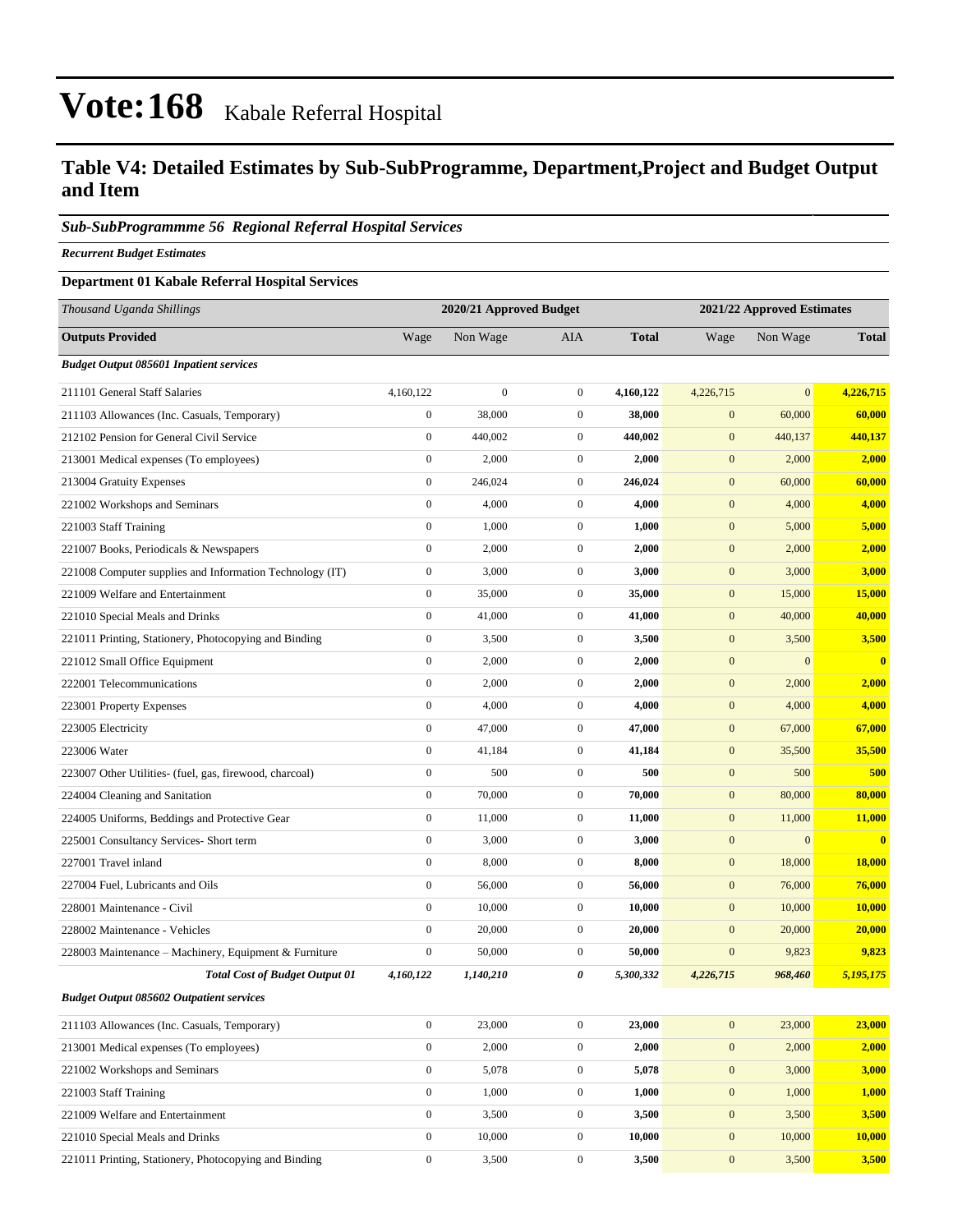| 222001 Telecommunications                                            | $\mathbf{0}$          | 500              | $\overline{0}$   | 500      | 500<br>$\mathbf{0}$              | 500           |
|----------------------------------------------------------------------|-----------------------|------------------|------------------|----------|----------------------------------|---------------|
| 223001 Property Expenses                                             | $\boldsymbol{0}$      | 1,000            | $\mathbf{0}$     | 1,000    | $\mathbf{0}$<br>1,000            | 1,000         |
| 223005 Electricity                                                   | $\boldsymbol{0}$      | 48,000           | $\mathbf{0}$     | 48,000   | $\mathbf{0}$<br>58,000           | 58,000        |
| 223006 Water                                                         | $\boldsymbol{0}$      | 53,500           | $\mathbf{0}$     | 53,500   | $\mathbf{0}$<br>32,000           | 32,000        |
| 223007 Other Utilities- (fuel, gas, firewood, charcoal)              | $\boldsymbol{0}$      | 500              | $\overline{0}$   | 500      | $\mathbf{0}$<br>500              | 500           |
| 224004 Cleaning and Sanitation                                       | $\boldsymbol{0}$      | 10,000           | $\mathbf{0}$     | 10,000   | $\mathbf{0}$<br>20,000           | 20,000        |
| 227001 Travel inland                                                 | $\boldsymbol{0}$      | 14,000           | $\mathbf{0}$     | 14,000   | $\mathbf{0}$<br>5,000            | 5,000         |
| 227004 Fuel, Lubricants and Oils                                     | $\boldsymbol{0}$      | 2,000            | $\overline{0}$   | 2,000    | $\mathbf{0}$<br>12,000           | 12,000        |
| 228001 Maintenance - Civil                                           | $\boldsymbol{0}$      | 7,000            | $\mathbf{0}$     | 7,000    | $\mathbf{0}$<br>7,000            | 7,000         |
| 228002 Maintenance - Vehicles                                        | $\boldsymbol{0}$      | $\mathbf{0}$     | $\overline{0}$   | $\bf{0}$ | $\mathbf{0}$<br>20,000           | 20,000        |
| <b>Total Cost of Budget Output 02</b>                                | $\boldsymbol{\theta}$ | 184,578          | 0                | 184,578  | $\boldsymbol{\theta}$<br>202,000 | 202,000       |
| <b>Budget Output 085604 Diagnostic services</b>                      |                       |                  |                  |          |                                  |               |
| 211103 Allowances (Inc. Casuals, Temporary)                          | $\boldsymbol{0}$      | 21,000           | $\overline{0}$   | 21,000   | $\mathbf{0}$<br>5,000            | 5,000         |
| 213001 Medical expenses (To employees)                               | $\boldsymbol{0}$      | 1,000            | $\mathbf{0}$     | 1,000    | $\mathbf{0}$<br>1,000            | 1,000         |
| 221002 Workshops and Seminars                                        | $\boldsymbol{0}$      | 250              | $\mathbf{0}$     | 250      | $\mathbf{0}$<br>250              | 250           |
| 221003 Staff Training                                                | $\boldsymbol{0}$      | 2,000            | $\mathbf{0}$     | 2,000    | $\mathbf{0}$<br>2,000            | 2,000         |
| 221009 Welfare and Entertainment                                     | $\boldsymbol{0}$      | 500              | $\overline{0}$   | 500      | $\mathbf{0}$<br>500              | 500           |
| 221010 Special Meals and Drinks                                      | $\boldsymbol{0}$      | 3,500            | $\overline{0}$   | 3,500    | $\mathbf{0}$<br>3,500            | 3,500         |
| 221012 Small Office Equipment                                        | $\boldsymbol{0}$      | 1,000            | $\overline{0}$   | 1,000    | $\mathbf{0}$<br>1,000            | 1,000         |
| 222001 Telecommunications                                            | $\boldsymbol{0}$      | 1,000            | $\mathbf{0}$     | 1,000    | $\mathbf{0}$<br>1,000            | 1,000         |
| 223005 Electricity                                                   | $\boldsymbol{0}$      | 34,000           | $\mathbf{0}$     | 34,000   | $\mathbf{0}$<br>34,000           | 34,000        |
| 223006 Water                                                         | $\boldsymbol{0}$      | 53,500           | $\mathbf{0}$     | 53,500   | $\mathbf{0}$<br>26,000           | 26,000        |
| 223007 Other Utilities- (fuel, gas, firewood, charcoal)              | $\boldsymbol{0}$      | 500              | $\overline{0}$   | 500      | $\mathbf{0}$<br>500              | 500           |
| 224004 Cleaning and Sanitation                                       | $\boldsymbol{0}$      | 9,000            | $\overline{0}$   | 9,000    | 9,000<br>$\mathbf{0}$            | 9,000         |
| 225001 Consultancy Services- Short term                              | $\boldsymbol{0}$      | $\boldsymbol{0}$ | $\mathbf{0}$     | $\bf{0}$ | $\mathbf{0}$<br>1,000            | 1,000         |
| 227001 Travel inland                                                 | $\boldsymbol{0}$      | 7,000            | $\overline{0}$   | 7,000    | $\mathbf{0}$<br>3,000            | 3,000         |
| 227004 Fuel, Lubricants and Oils                                     | $\boldsymbol{0}$      | 2,000            | $\mathbf{0}$     | 2,000    | $\mathbf{0}$<br>12,000           | 12,000        |
| 228001 Maintenance - Civil                                           | $\boldsymbol{0}$      | 2,000            | $\mathbf{0}$     | 2,000    | $\mathbf{0}$<br>7,000            | 7,000         |
| 228003 Maintenance – Machinery, Equipment & Furniture                | $\boldsymbol{0}$      | 10,000           | $\boldsymbol{0}$ | 10,000   | $\mathbf{0}$<br>10,000           | 10,000        |
| <b>Total Cost of Budget Output 04</b>                                | 0                     | 148,250          | 0                | 148,250  | $\boldsymbol{\theta}$<br>116,750 | 116,750       |
| <b>Budget Output 085605 Hospital Management and support services</b> |                       |                  |                  |          |                                  |               |
| 211103 Allowances (Inc. Casuals, Temporary)                          | $\boldsymbol{0}$      | 47,700           | $\overline{0}$   | 47,700   | $\mathbf{0}$<br>47,700           | 47,700        |
| 213001 Medical expenses (To employees)                               | $\boldsymbol{0}$      | 1,000            | $\boldsymbol{0}$ | 1,000    | $\mathbf{0}$<br>1,000            | 1,000         |
| 213002 Incapacity, death benefits and funeral expenses               | $\boldsymbol{0}$      | 4,000            | $\boldsymbol{0}$ | 4,000    | 4,000<br>$\mathbf{0}$            | 4,000         |
| 221001 Advertising and Public Relations                              | $\boldsymbol{0}$      | 600              | $\boldsymbol{0}$ | 600      | $\mathbf{0}$<br>4,600            | 4,600         |
| 221002 Workshops and Seminars                                        | $\boldsymbol{0}$      | 3,500            | $\mathbf{0}$     | 3,500    | $\mathbf{0}$<br>3,500            | 3,500         |
| 221003 Staff Training                                                | $\boldsymbol{0}$      | 2,000            | $\boldsymbol{0}$ | 2,000    | $\mathbf{0}$<br>2,000            | 2,000         |
| 221007 Books, Periodicals & Newspapers                               | $\boldsymbol{0}$      | 2,000            | $\boldsymbol{0}$ | 2,000    | $\mathbf{0}$<br>2,000            | 2,000         |
| 221008 Computer supplies and Information Technology (IT)             | $\boldsymbol{0}$      | 1,000            | $\boldsymbol{0}$ | 1,000    | $\mathbf{0}$<br>1,000            | 1,000         |
| 221009 Welfare and Entertainment                                     | $\boldsymbol{0}$      | 16,000           | $\boldsymbol{0}$ | 16,000   | 14,000<br>$\mathbf{0}$           | 14,000        |
| 221010 Special Meals and Drinks                                      | $\boldsymbol{0}$      | 20,000           | $\boldsymbol{0}$ | 20,000   | $\mathbf{0}$<br>22,000           | 22,000        |
| 221011 Printing, Stationery, Photocopying and Binding                | $\boldsymbol{0}$      | 16,000           | $\boldsymbol{0}$ | 16,000   | $\mathbf{0}$<br>16,000           | <b>16,000</b> |
| 221012 Small Office Equipment                                        | $\boldsymbol{0}$      | 5,000            | $\boldsymbol{0}$ | 5,000    | $\mathbf{0}$<br>5,000            | 5,000         |
| 221016 IFMS Recurrent costs                                          | $\boldsymbol{0}$      | 7,000            | $\boldsymbol{0}$ | 7,000    | $\mathbf{0}$<br>10,000           | 10,000        |
| 221020 IPPS Recurrent Costs                                          | $\boldsymbol{0}$      | 4,000            | $\boldsymbol{0}$ | 4,000    | $\mathbf{0}$<br>4,000            | 4,000         |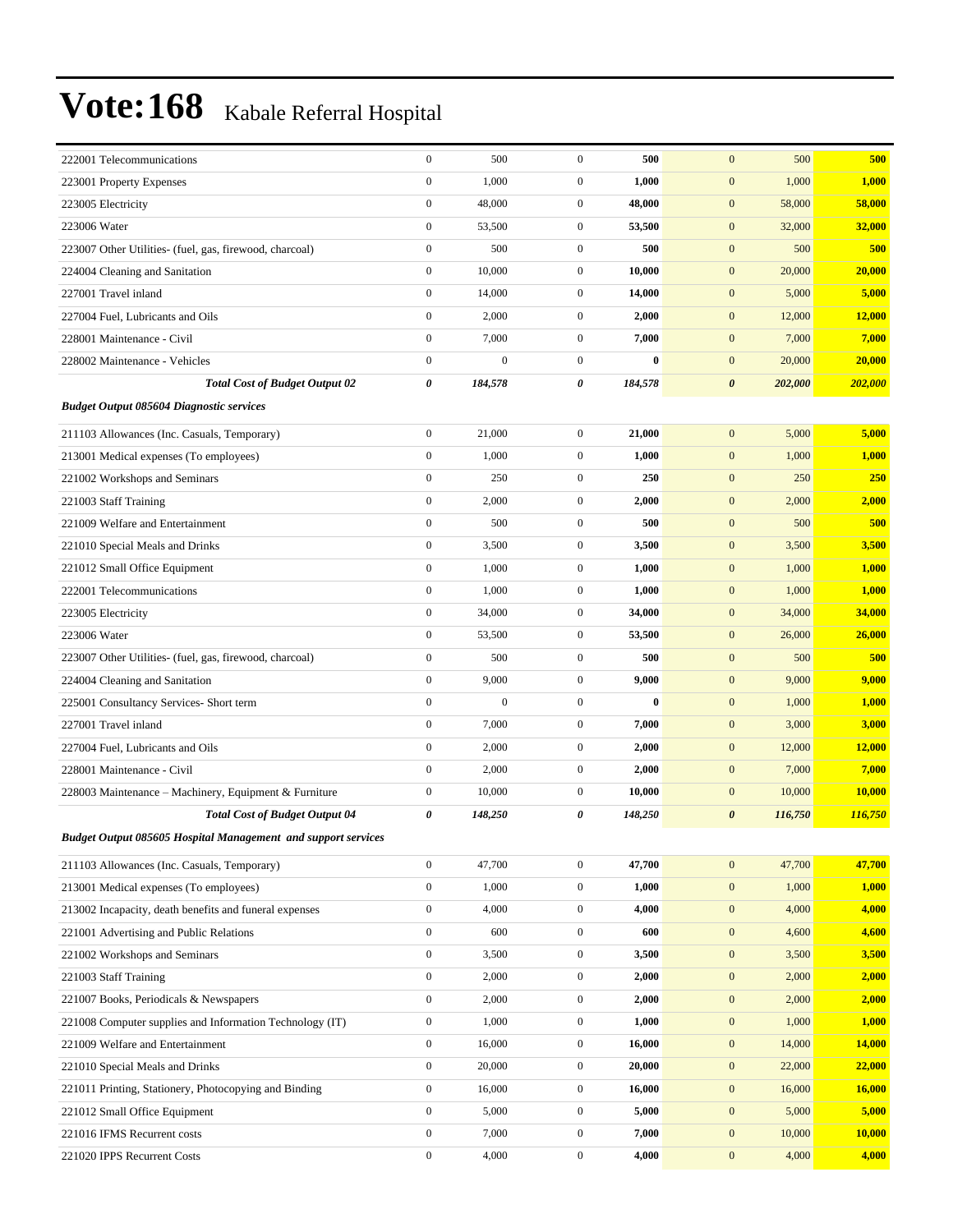| 222001 Telecommunications                                          | $\mathbf{0}$     | 2,000            | $\overline{0}$   | 2,000    | 2,000<br>$\mathbf{0}$            | 2,000         |
|--------------------------------------------------------------------|------------------|------------------|------------------|----------|----------------------------------|---------------|
| 222002 Postage and Courier                                         | $\mathbf{0}$     | 1,000            | $\mathbf{0}$     | 1,000    | $\mathbf{0}$<br>1,000            | 1,000         |
| 222003 Information and communications technology (ICT)             | $\boldsymbol{0}$ | 4,000            | $\overline{0}$   | 4,000    | $\mathbf{0}$<br>4,000            | 4,000         |
| 223004 Guard and Security services                                 | $\boldsymbol{0}$ | 7,200            | $\mathbf{0}$     | 7,200    | $\mathbf{0}$<br>7,200            | 7,200         |
| 223005 Electricity                                                 | $\boldsymbol{0}$ | 34,000           | $\mathbf{0}$     | 34,000   | $\mathbf{0}$<br>34,000           | 34,000        |
| 223006 Water                                                       | $\boldsymbol{0}$ | 8,639            | $\mathbf{0}$     | 8,639    | $\boldsymbol{0}$<br>4,000        | 4,000         |
| 223007 Other Utilities- (fuel, gas, firewood, charcoal)            | $\mathbf{0}$     | 500              | $\overline{0}$   | 500      | $\mathbf{0}$<br>500              | 500           |
| 224004 Cleaning and Sanitation                                     | $\boldsymbol{0}$ | 10,000           | $\overline{0}$   | 10,000   | $\mathbf{0}$<br>10,000           | 10,000        |
| 224005 Uniforms, Beddings and Protective Gear                      | $\boldsymbol{0}$ | 500              | $\mathbf{0}$     | 500      | $\mathbf{0}$<br>500              | 500           |
| 225001 Consultancy Services- Short term                            | $\boldsymbol{0}$ | $\boldsymbol{0}$ | $\overline{0}$   | $\bf{0}$ | $\mathbf{0}$<br>1,000            | 1,000         |
| 227001 Travel inland                                               | $\boldsymbol{0}$ | 20,000           | $\mathbf{0}$     | 20,000   | 30,000<br>$\mathbf{0}$           | 30,000        |
| 227002 Travel abroad                                               | $\boldsymbol{0}$ | 10,000           | $\overline{0}$   | 10,000   | $\mathbf{0}$<br>$\mathbf{0}$     | $\bf{0}$      |
| 227004 Fuel, Lubricants and Oils                                   | $\boldsymbol{0}$ | 52,000           | $\mathbf{0}$     | 52,000   | $\mathbf{0}$<br>52,000           | 52,000        |
| 228001 Maintenance - Civil                                         | $\boldsymbol{0}$ | 2,000            | $\mathbf{0}$     | 2,000    | $\mathbf{0}$<br>7,000            | 7,000         |
| 228002 Maintenance - Vehicles                                      | $\boldsymbol{0}$ | 8,741            | $\mathbf{0}$     | 8,741    | $\mathbf{0}$<br>20,000           | 20,000        |
| 228004 Maintenance – Other                                         | $\boldsymbol{0}$ | 4,000            | $\mathbf{0}$     | 4,000    | $\mathbf{0}$<br>4,000            | 4,000         |
| <b>Total Cost of Budget Output 05</b>                              | $\pmb{\theta}$   | 294,379          | 0                | 294,379  | $\boldsymbol{\theta}$<br>314,000 | 314,000       |
| <b>Budget Output 085606 Prevention and rehabilitation services</b> |                  |                  |                  |          |                                  |               |
| 211103 Allowances (Inc. Casuals, Temporary)                        | $\mathbf{0}$     | 189,232          | $\overline{0}$   | 189,232  | $\mathbf{0}$<br>178,732          | 178,732       |
| 212101 Social Security Contributions                               | $\boldsymbol{0}$ | 8,848            | $\mathbf{0}$     | 8,848    | 8,968<br>$\mathbf{0}$            | 8,968         |
| 221003 Staff Training                                              | $\boldsymbol{0}$ | 4,000            | $\mathbf{0}$     | 4,000    | $\mathbf{0}$<br>$\mathbf{0}$     | $\bf{0}$      |
| 221007 Books, Periodicals & Newspapers                             | $\boldsymbol{0}$ | 1,100            | $\mathbf{0}$     | 1,100    | $\mathbf{0}$<br>1,100            | 1,100         |
| 221008 Computer supplies and Information Technology (IT)           | $\boldsymbol{0}$ | 2,000            | $\overline{0}$   | 2,000    | $\mathbf{0}$<br>2,000            | 2,000         |
| 221009 Welfare and Entertainment                                   | $\mathbf{0}$     | 2,000            | $\overline{0}$   | 2,000    | $\mathbf{0}$<br>2,000            | 2,000         |
| 221010 Special Meals and Drinks                                    | $\boldsymbol{0}$ | 1,000            | $\mathbf{0}$     | 1,000    | $\mathbf{0}$<br>1,000            | 1,000         |
| 221011 Printing, Stationery, Photocopying and Binding              | $\boldsymbol{0}$ | 8,000            | $\mathbf{0}$     | 8,000    | $\mathbf{0}$<br>8,000            | 8,000         |
| 221012 Small Office Equipment                                      | $\boldsymbol{0}$ | 1,000            | $\mathbf{0}$     | 1,000    | $\mathbf{0}$<br>1,000            | 1,000         |
| 222001 Telecommunications                                          | $\boldsymbol{0}$ | 1,320            | $\mathbf{0}$     | 1,320    | $\mathbf{0}$<br>1,200            | 1,200         |
| 222003 Information and communications technology (ICT)             | $\boldsymbol{0}$ | 2,000            | $\mathbf{0}$     | 2,000    | $\mathbf{0}$<br>2,000            | 2,000         |
| 223005 Electricity                                                 | $\boldsymbol{0}$ | 16,000           | $\mathbf{0}$     | 16,000   | $\mathbf{0}$<br>16,000           | 16,000        |
| 223006 Water                                                       | $\boldsymbol{0}$ | 24,000           | $\overline{0}$   | 24,000   | $\mathbf{0}$<br>16,000           | 16,000        |
| 224001 Medical Supplies                                            | $\boldsymbol{0}$ | 88,000           | $\overline{0}$   | 88,000   | $\boldsymbol{0}$<br>106,000      | 106,000       |
| 224004 Cleaning and Sanitation                                     | $\boldsymbol{0}$ | 5,500            | $\boldsymbol{0}$ | 5,500    | $\mathbf{0}$<br>10,000           | <b>10,000</b> |
| 224005 Uniforms, Beddings and Protective Gear                      | $\boldsymbol{0}$ | 5,000            | $\boldsymbol{0}$ | 5,000    | $\mathbf{0}$<br>5,000            | 5,000         |
| 227001 Travel inland                                               | $\boldsymbol{0}$ | 4,000            | $\boldsymbol{0}$ | 4,000    | $\mathbf{0}$<br>4,000            | 4,000         |
| 227004 Fuel, Lubricants and Oils                                   | $\boldsymbol{0}$ | 4,000            | $\boldsymbol{0}$ | 4,000    | $\mathbf{0}$<br>4,000            | 4,000         |
| 228001 Maintenance - Civil                                         | $\boldsymbol{0}$ | 18,000           | $\boldsymbol{0}$ | 18,000   | $\mathbf{0}$<br>18,000           | <b>18,000</b> |
| 228002 Maintenance - Vehicles                                      | $\boldsymbol{0}$ | 4,000            | $\boldsymbol{0}$ | 4,000    | $\mathbf{0}$<br>4,000            | 4,000         |
| 228003 Maintenance - Machinery, Equipment & Furniture              | $\boldsymbol{0}$ | 1,000            | $\boldsymbol{0}$ | 1,000    | $\mathbf{0}$<br>1,000            | 1,000         |
| <b>Total Cost of Budget Output 06</b>                              | $\pmb{\theta}$   | 390,000          | 0                | 390,000  | $\boldsymbol{\theta}$<br>390,000 | 390,000       |
| <b>Budget Output 085607 Immunisation Services</b>                  |                  |                  |                  |          |                                  |               |
| 211103 Allowances (Inc. Casuals, Temporary)                        | $\boldsymbol{0}$ | 19,400           | $\boldsymbol{0}$ | 19,400   | $\mathbf{0}$<br>19,400           | 19,400        |
| 221002 Workshops and Seminars                                      | $\boldsymbol{0}$ | 625              | $\boldsymbol{0}$ | 625      | $\mathbf{0}$<br>625              | 625           |
| 221003 Staff Training                                              | $\boldsymbol{0}$ | 2,000            | $\boldsymbol{0}$ | 2,000    | $\boldsymbol{0}$<br>2,000        | 2,000         |
| 221009 Welfare and Entertainment                                   | $\boldsymbol{0}$ | 5,000            | $\boldsymbol{0}$ | 5,000    | $\mathbf{0}$<br>5,000            | 5,000         |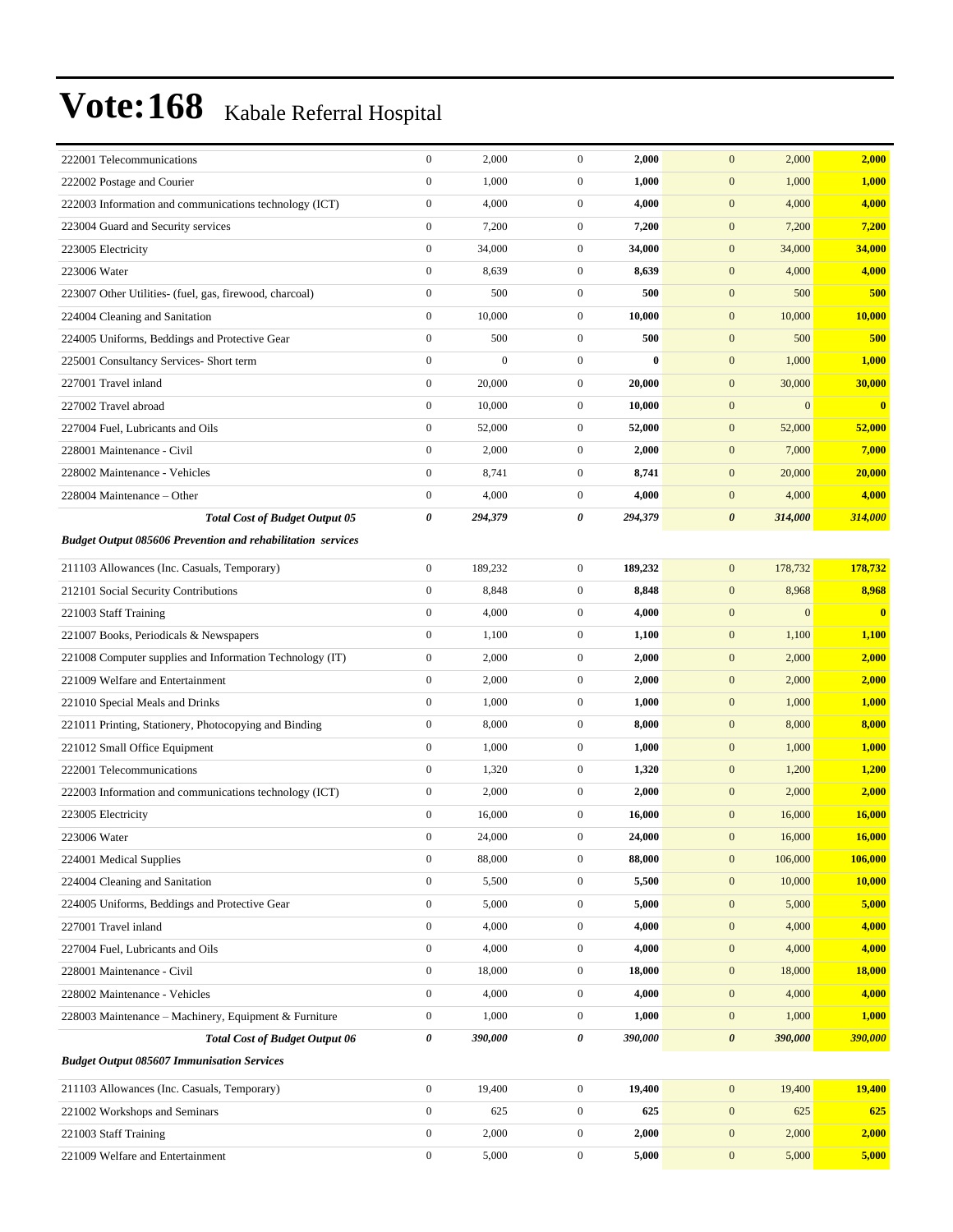| 221010 Special Meals and Drinks                                | $\boldsymbol{0}$ | 5,000                   | $\boldsymbol{0}$ | 5,000        | $\boldsymbol{0}$      | 5,000                      | 5,000                   |
|----------------------------------------------------------------|------------------|-------------------------|------------------|--------------|-----------------------|----------------------------|-------------------------|
| 221011 Printing, Stationery, Photocopying and Binding          | $\boldsymbol{0}$ | 1,000                   | $\boldsymbol{0}$ | 1,000        | $\boldsymbol{0}$      | 1,000                      | 1,000                   |
| 222001 Telecommunications                                      | $\boldsymbol{0}$ | 400                     | $\boldsymbol{0}$ | 400          | $\mathbf{0}$          | 400                        | 400                     |
| 223006 Water                                                   | $\boldsymbol{0}$ | 37,500                  | $\mathbf{0}$     | 37,500       | $\mathbf{0}$          | 27,000                     | 27,000                  |
| 224004 Cleaning and Sanitation                                 | $\boldsymbol{0}$ | 5,000                   | $\mathbf{0}$     | 5,000        | $\boldsymbol{0}$      | 5,000                      | 5,000                   |
| 227001 Travel inland                                           | $\boldsymbol{0}$ | 7,496                   | $\boldsymbol{0}$ | 7,496        | $\boldsymbol{0}$      | 7,496                      | 7,496                   |
| 227004 Fuel, Lubricants and Oils                               | $\boldsymbol{0}$ | 6,000                   | $\boldsymbol{0}$ | 6,000        | $\boldsymbol{0}$      | 5,999                      | 5,999                   |
| <b>Total Cost of Budget Output 07</b>                          | 0                | 89,421                  | 0                | 89,421       | $\boldsymbol{\theta}$ | 78,920                     | 78,920                  |
| <b>Budget Output 085619 Human Resource Management Services</b> |                  |                         |                  |              |                       |                            |                         |
| 211103 Allowances (Inc. Casuals, Temporary)                    | $\boldsymbol{0}$ | 5,000                   | $\boldsymbol{0}$ | 5,000        | $\mathbf{0}$          | 5,000                      | 5,000                   |
| 221001 Advertising and Public Relations                        | $\boldsymbol{0}$ | 1,000                   | $\mathbf{0}$     | 1,000        | $\boldsymbol{0}$      | 1,000                      | 1,000                   |
| 221007 Books, Periodicals & Newspapers                         | $\boldsymbol{0}$ | 1,000                   | $\boldsymbol{0}$ | 1,000        | $\boldsymbol{0}$      | 1,000                      | 1,000                   |
| 221010 Special Meals and Drinks                                | $\boldsymbol{0}$ | 1,100                   | $\boldsymbol{0}$ | 1,100        | $\boldsymbol{0}$      | 1,100                      | 1,100                   |
| 221011 Printing, Stationery, Photocopying and Binding          | $\boldsymbol{0}$ | 2,730                   | $\mathbf{0}$     | 2,730        | $\boldsymbol{0}$      | 2,730                      | 2,730                   |
| 221020 IPPS Recurrent Costs                                    | $\boldsymbol{0}$ | 2,000                   | $\boldsymbol{0}$ | 2,000        | $\boldsymbol{0}$      | 2,000                      | 2,000                   |
| 222001 Telecommunications                                      | $\boldsymbol{0}$ | 1,600                   | $\mathbf{0}$     | 1,600        | $\boldsymbol{0}$      | 1,600                      | 1,600                   |
| 227001 Travel inland                                           | $\boldsymbol{0}$ | 4,100                   | $\boldsymbol{0}$ | 4,100        | $\boldsymbol{0}$      | 4,100                      | 4,100                   |
| 227004 Fuel, Lubricants and Oils                               | $\boldsymbol{0}$ | 1,550                   | $\boldsymbol{0}$ | 1,550        | $\boldsymbol{0}$      | 1,550                      | 1,550                   |
| <b>Total Cost of Budget Output 19</b>                          | 0                | 20,080                  | 0                | 20,080       | $\boldsymbol{\theta}$ | 20,080                     | 20,080                  |
| <b>Budget Output 085620 Records Management Services</b>        |                  |                         |                  |              |                       |                            |                         |
| 211103 Allowances (Inc. Casuals, Temporary)                    | $\boldsymbol{0}$ | 1,270                   | $\boldsymbol{0}$ | 1,270        | $\mathbf{0}$          | 1,270                      | 1,270                   |
| 221007 Books, Periodicals & Newspapers                         | $\boldsymbol{0}$ | 50                      | $\boldsymbol{0}$ | 50           | $\boldsymbol{0}$      | 50                         | 50                      |
| 221010 Special Meals and Drinks                                | $\boldsymbol{0}$ | 500                     | $\mathbf{0}$     | 500          | $\boldsymbol{0}$      | 500                        | 500                     |
| 222001 Telecommunications                                      | $\boldsymbol{0}$ | 100                     | $\boldsymbol{0}$ | 100          | $\mathbf{0}$          | 100                        | <b>100</b>              |
| 227001 Travel inland                                           | $\boldsymbol{0}$ | 400                     | $\mathbf{0}$     | 400          | $\mathbf{0}$          | 400                        | 400                     |
| <b>Total Cost of Budget Output 20</b>                          | 0                | 2,320                   | 0                | 2,320        | $\boldsymbol{\theta}$ | 2,320                      | 2,320                   |
| <b>Total Cost Of Outputs Provided</b>                          | 4,160,122        | 2,269,237               | $\bf{0}$         | 6,429,359    | 4,226,715             | 2,092,530                  | 6,319,245               |
| <b>Arrears</b>                                                 | Wage             | Non Wage                | AIA              | <b>Total</b> | Wage                  | Non Wage                   | <b>Total</b>            |
| <b>Budget Output 085699 Arrears</b>                            |                  |                         |                  |              |                       |                            |                         |
| 321612 Water arrears(Budgeting)                                | $\boldsymbol{0}$ | 56,431                  | 0                | 56,431       | $\boldsymbol{0}$      | $\mathbf{0}$               | $\overline{\mathbf{0}}$ |
| <b>Total Cost of Budget Output 99</b>                          | 0                | 56,431                  | 0                | 56,431       | $\boldsymbol{\theta}$ | $\pmb{\theta}$             | $\boldsymbol{\theta}$   |
| <b>Total Cost Of Arrears</b>                                   | $\pmb{0}$        | 56,431                  | $\bf{0}$         | 56,431       | $\boldsymbol{0}$      | $\bf{0}$                   | $\mathbf{0}$            |
| <b>Total Cost for Department 01</b>                            | 4,160,122        | 2,325,668               | $\bf{0}$         | 6,485,790    | 4,226,715             | 2,092,530                  | 6,319,245               |
| <b>Total Excluding Arrears</b>                                 | 4,160,122        | 2,269,237               | $\boldsymbol{0}$ | 6,429,359    | 4,226,715             | 2,092,530                  | 6,319,245               |
| Department 02 Kabale Referral Hospital Internal Audit          |                  |                         |                  |              |                       |                            |                         |
| Thousand Uganda Shillings                                      |                  | 2020/21 Approved Budget |                  |              |                       | 2021/22 Approved Estimates |                         |
| <b>Outputs Provided</b>                                        | Wage             | Non Wage                | AIA              | <b>Total</b> | Wage                  | Non Wage                   | <b>Total</b>            |
| Budget Output 085605 Hospital Management and support services  |                  |                         |                  |              |                       |                            |                         |
| 211103 Allowances (Inc. Casuals, Temporary)                    | $\boldsymbol{0}$ | 2,900                   | $\boldsymbol{0}$ | 2,900        | $\boldsymbol{0}$      | 2,900                      | 2,900                   |
| 221002 Workshops and Seminars                                  | $\boldsymbol{0}$ | 1,050                   | $\boldsymbol{0}$ | 1,050        | $\boldsymbol{0}$      | 1,050                      | 1,050                   |
| 221007 Books, Periodicals & Newspapers                         | $\boldsymbol{0}$ | 150                     | $\boldsymbol{0}$ | 150          | $\boldsymbol{0}$      | 150                        | <b>150</b>              |
| 221011 Printing, Stationery, Photocopying and Binding          | $\boldsymbol{0}$ | 1,800                   | $\boldsymbol{0}$ | 1,800        | $\boldsymbol{0}$      | 1,800                      | 1,800                   |
| 222001 Telecommunications                                      | $\boldsymbol{0}$ | 700                     | $\boldsymbol{0}$ | 700          | $\boldsymbol{0}$      | 700                        | 700                     |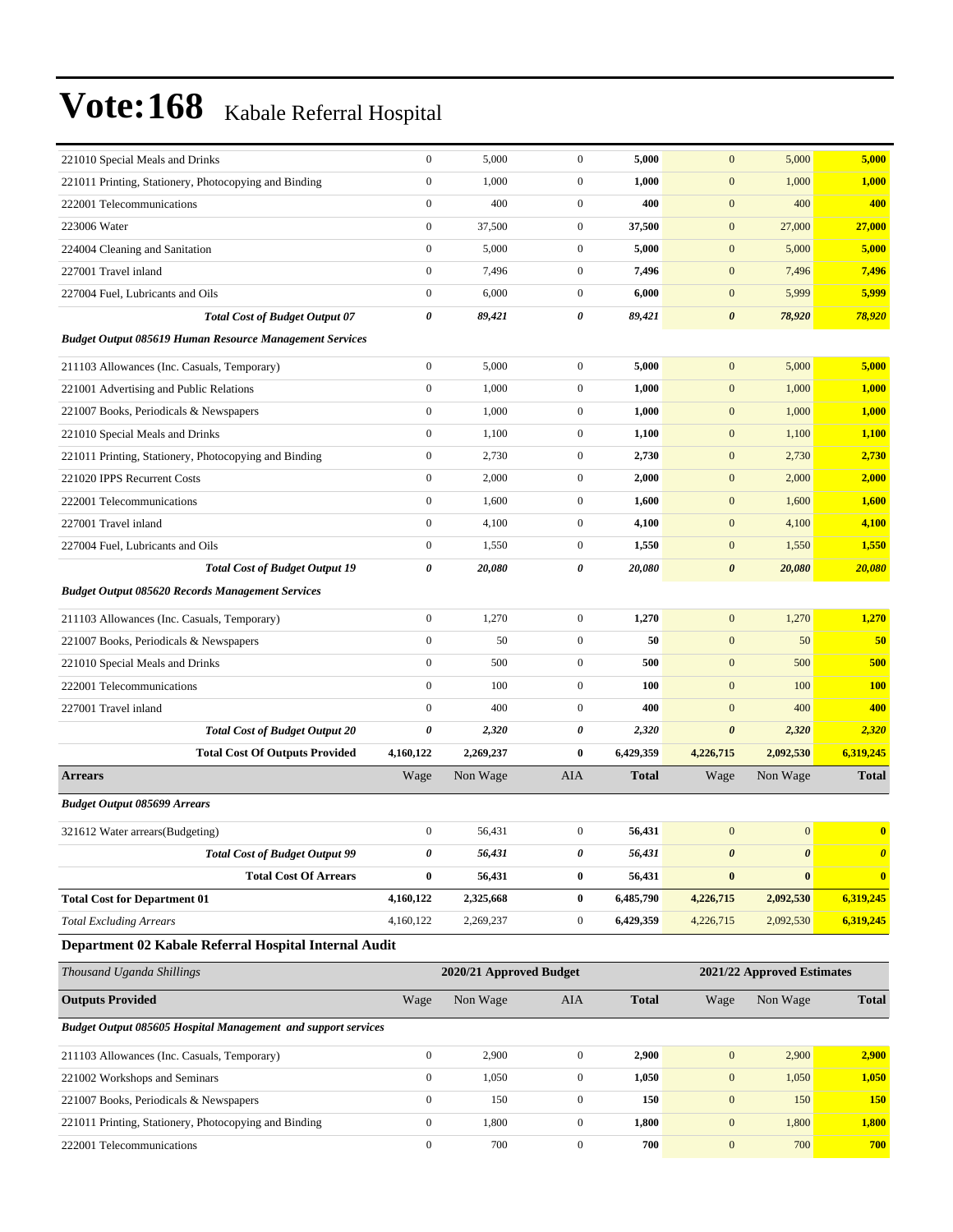| 227001 Travel inland                                                 | $\boldsymbol{0}$      | 2,800                   | $\boldsymbol{0}$ | 2,800                      | $\boldsymbol{0}$      | 2,800        | 2,800        |
|----------------------------------------------------------------------|-----------------------|-------------------------|------------------|----------------------------|-----------------------|--------------|--------------|
| 227004 Fuel, Lubricants and Oils                                     | $\boldsymbol{0}$      | 1,600                   | $\boldsymbol{0}$ | 1,600                      | $\mathbf{0}$          | 1,600        | 1,600        |
| <b>Total Cost of Budget Output 05</b>                                | $\boldsymbol{\theta}$ | 11,000                  | 0                | 11,000                     | $\pmb{\theta}$        | 11,000       | 11,000       |
| <b>Total Cost Of Outputs Provided</b>                                | $\bf{0}$              | 11,000                  | $\bf{0}$         | 11,000                     | $\bf{0}$              | 11,000       | 11,000       |
| <b>Total Cost for Department 02</b>                                  | $\bf{0}$              | 11,000                  | $\bf{0}$         | 11,000                     | $\bf{0}$              | 11,000       | 11,000       |
| <b>Total Excluding Arrears</b>                                       | $\mathbf{0}$          | 11,000                  | $\overline{0}$   | 11,000                     | $\mathbf{0}$          | 11,000       | 11,000       |
| Department 03 Kabale Regional Maintenance Workshop                   |                       |                         |                  |                            |                       |              |              |
| Thousand Uganda Shillings                                            |                       | 2020/21 Approved Budget |                  | 2021/22 Approved Estimates |                       |              |              |
| <b>Outputs Provided</b>                                              | Wage                  | Non Wage                | AIA              | <b>Total</b>               | Wage                  | Non Wage     | <b>Total</b> |
| <b>Budget Output 085605 Hospital Management and support services</b> |                       |                         |                  |                            |                       |              |              |
| 211103 Allowances (Inc. Casuals, Temporary)                          | $\mathbf{0}$          | 12,547                  | $\overline{0}$   | 12,547                     | $\mathbf{0}$          | 20,819       | 20,819       |
| 221002 Workshops and Seminars                                        | $\boldsymbol{0}$      | 14,955                  | $\overline{0}$   | 14,955                     | $\mathbf{0}$          | 25,499       | 25,499       |
| 221003 Staff Training                                                | $\boldsymbol{0}$      | 20,000                  | $\overline{0}$   | 20,000                     | $\mathbf{0}$          | $\mathbf{0}$ | $\bf{0}$     |
| 221008 Computer supplies and Information Technology (IT)             | $\boldsymbol{0}$      | 1,200                   | $\overline{0}$   | 1,200                      | $\mathbf{0}$          | 1,200        | 1,200        |
| 221009 Welfare and Entertainment                                     | $\boldsymbol{0}$      | 12,000                  | $\boldsymbol{0}$ | 12,000                     | $\mathbf{0}$          | 2,000        | 2,000        |
| 221011 Printing, Stationery, Photocopying and Binding                | $\boldsymbol{0}$      | 1,000                   | $\overline{0}$   | 1,000                      | $\mathbf{0}$          | 1,000        | 1,000        |
| 222001 Telecommunications                                            | $\boldsymbol{0}$      | 1,600                   | $\overline{0}$   | 1,600                      | $\mathbf{0}$          | 1,600        | 1,600        |
| 223004 Guard and Security services                                   | $\boldsymbol{0}$      | 3,600                   | $\boldsymbol{0}$ | 3,600                      | $\mathbf{0}$          | 3,600        | 3,600        |
| 223005 Electricity                                                   | $\boldsymbol{0}$      | 6,000                   | $\boldsymbol{0}$ | 6,000                      | $\mathbf{0}$          | 6,000        | 6,000        |
| 223006 Water                                                         | $\boldsymbol{0}$      | 2,000                   | $\overline{0}$   | 2,000                      | $\boldsymbol{0}$      | 1,000        | 1,000        |
| 224004 Cleaning and Sanitation                                       | $\boldsymbol{0}$      | 1,200                   | $\overline{0}$   | 1,200                      | $\boldsymbol{0}$      | 1,200        | 1,200        |
| 224005 Uniforms, Beddings and Protective Gear                        | $\mathbf{0}$          | 2,000                   | $\overline{0}$   | 2,000                      | $\boldsymbol{0}$      | 2,000        | 2,000        |
| 225001 Consultancy Services- Short term                              | $\mathbf{0}$          | $\overline{0}$          | $\overline{0}$   | $\bf{0}$                   | $\boldsymbol{0}$      | 1,000        | 1,000        |
| 227001 Travel inland                                                 | $\boldsymbol{0}$      | 25,000                  | $\boldsymbol{0}$ | 25,000                     | $\mathbf{0}$          | 27,003       | 27,003       |
| 227004 Fuel, Lubricants and Oils                                     | $\mathbf{0}$          | 15,000                  | $\overline{0}$   | 15,000                     | $\mathbf{0}$          | 15,000       | 15,000       |
| 228001 Maintenance - Civil                                           | $\mathbf{0}$          | 10,000                  | $\overline{0}$   | 10,000                     | $\mathbf{0}$          | 7,000        | 7,000        |
| 228002 Maintenance - Vehicles                                        | $\boldsymbol{0}$      | 3,000                   | $\overline{0}$   | 3,000                      | $\mathbf{0}$          | 6,000        | 6,000        |
| 228003 Maintenance - Machinery, Equipment & Furniture                | $\boldsymbol{0}$      | 180,000                 | $\overline{0}$   | 180,000                    | $\mathbf{0}$          | 180,000      | 180,000      |
| <b>Total Cost of Budget Output 05</b>                                | $\boldsymbol{\theta}$ | 311,102                 | 0                | 311,102                    | $\boldsymbol{\theta}$ | 301,920      | 301,920      |
| <b>Total Cost Of Outputs Provided</b>                                | $\bf{0}$              | 311,102                 | $\bf{0}$         | 311,102                    | $\bf{0}$              | 301,920      | 301,920      |
| <b>Total Cost for Department 03</b>                                  | $\bf{0}$              | 311,102                 | $\bf{0}$         | 311,102                    | $\bf{0}$              | 301,920      | 301,920      |
| <b>Total Excluding Arrears</b>                                       | $\boldsymbol{0}$      | 311,102                 | $\boldsymbol{0}$ | 311,102                    | $\mathbf{0}$          | 301,920      | 301,920      |
| <b>Development Budget Estimates</b>                                  |                       |                         |                  |                            |                       |              |              |

### **Project 1004 Kabale Regional Hospital Rehabilitaion**

| Thousand Uganda Shillings                                                          |                                             | 2020/21 Approved Budget | 2021/22 Approved Estimates |                               |           |                       |           |
|------------------------------------------------------------------------------------|---------------------------------------------|-------------------------|----------------------------|-------------------------------|-----------|-----------------------|-----------|
| <b>Capital Purchases</b>                                                           | <b>GoU Dev't External Fin</b><br><b>AIA</b> |                         | <b>Total</b>               | <b>GoU</b> Dev't External Fin |           | <b>Total</b>          |           |
| <b>Budget Output 085672 Government Buildings and Administrative Infrastructure</b> |                                             |                         |                            |                               |           |                       |           |
| 312102 Residential Buildings                                                       | 1,700,000                                   | $\Omega$                | $\Omega$                   | 1.700.000                     | 1,880,000 | $\overline{0}$        | 1.880.000 |
| Total Cost Of Budget Output 085672                                                 | 1,700,000                                   | 0                       | 0                          | 1,700,000                     | 1,880,000 | $\boldsymbol{\theta}$ | 1,880,000 |
| <b>Total Cost for Capital Purchases</b>                                            | 1,700,000                                   | $\mathbf{0}$            | $\mathbf{0}$               | 1.700.000                     | 1,880,000 | $\overline{0}$        | 1,880,000 |
| <b>Total Cost for Project: 1004</b>                                                | 1.700,000                                   | $\Omega$                | $\Omega$                   | 1.700.000                     | 1,880,000 | $\overline{0}$        | 1,880,000 |
| <b>Total Excluding Arrears</b>                                                     | 1,700,000                                   | $\mathbf{0}$            | $\Omega$                   | 1.700.000                     | 1,880,000 | $\overline{0}$        | 1,880,000 |